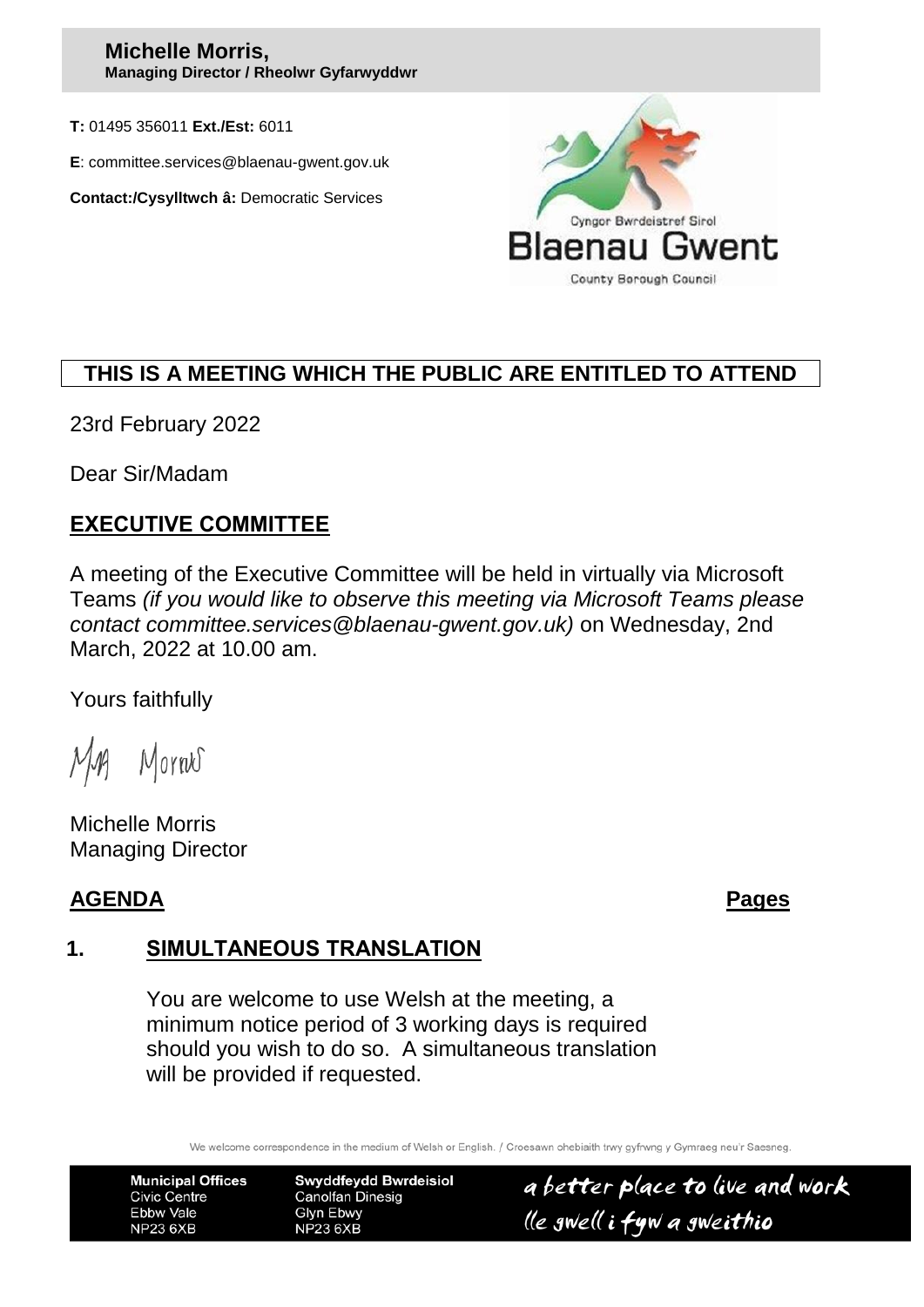# **2. APOLOGIES**

To receive.

### **3. DECLARATIONS OF INTEREST AND DISPENSATIONS**

To receive.

# **MINUTES**

| 4. | <b>SPECIAL EXECUTIVE</b>                                                                        | $7 - 12$  |
|----|-------------------------------------------------------------------------------------------------|-----------|
|    | To consider the Minutes of the Special Executive held<br>on 9 <sup>th</sup> February, 2022.     |           |
|    | <b>GENERAL MATTERS</b>                                                                          |           |
| 5. | <b>CONFERENCES/COURSES AND INVITATIONS</b>                                                      | $13 - 14$ |
|    | To approve.                                                                                     |           |
|    | <b>DECISION ITEMS - CORPORATE SERVICES MATTERS</b>                                              |           |
| 6. | <b>FORWARD WORK PROGRAMME -</b><br><b>16TH MARCH 2022</b>                                       | $15 - 18$ |
|    | To receive the report.                                                                          |           |
| 7. | <b>GRANTS TO ORGANISATIONS</b>                                                                  | $19 - 24$ |
|    | To consider the report of the Chief Officer Resources.                                          |           |
| 8. | <b>BLAENAU GWENT COVID 19 RECOVERY PLAN</b>                                                     | $25 - 58$ |
|    | To consider the report of the Corporate Director<br><b>Regeneration and Community Services.</b> |           |
| 9. | <b>BUSINESS RATES RELIEF - RETAIL, LEISURE AND</b><br>HOSPITALITY RATES RELIEF - 2022/23        | $59 - 72$ |
|    | To consider the report of the Chief Officer Resources.                                          |           |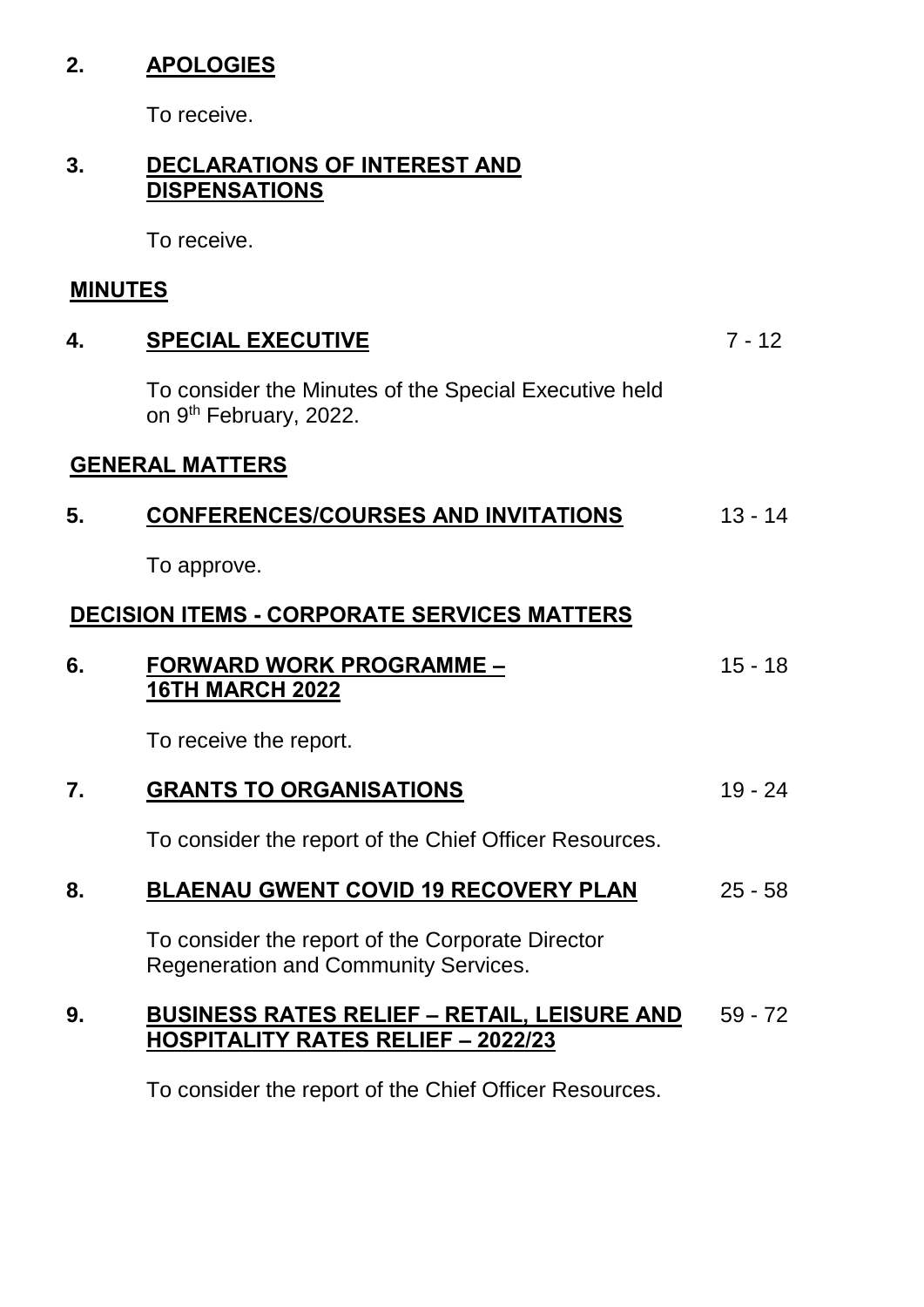### **DECISION ITEMS – REGENERATION & ECONOMIC DEVELOPMENT MATTERS**

# **10. ANEURIN BEVAN DESTINATION STRATEGY** 73 - 92

To consider the report of the Corporate Director Regeneration and Community Services.

### **11. LEVELLING UP FUNDING (LUF) BID REQUEST** 93 - 98

To consider the report of the Corporate Director Regeneration and Community Services.

### **DECISION ITEMS - EDUCATION MATTERS**

#### **12. BLAENAU GWENT DRAFT 10-YEAR WELSH IN EDUCATION STRATEGIC PLAN CONSULTATION REPORT / DRAFFT ADRODDIAD YMGYNGHORI CYNLLUN STRATEGOL CYMRAEG MEWN ADDYSG 10-MLYNEDD BLAENAU GWENT** 99 - 246

To consider the report of the Corporate Director Education.

#### **13. REVISIONS TO THE SOUTH EAST WALES EDUCATION ACHIEVEMENT SERVICE COLLABORATION AND MEMBERS AGREEMENT (CAMA)** 247 - 252

To consider the report of the Corporate Director Education.

### **MONITORING ITEMS - CORPORATE SERVICES MATTERS**

| 14. | <b>FINANCE AND PERFORMANCE REPORT</b> | 253 - 314 |
|-----|---------------------------------------|-----------|
|     | <b>QUARTERS 1 AND 2</b>               |           |
|     | (APRIL 2021 TO SEPTEMBER 2021)        |           |

To consider the report of the Service Manager Performance and Democratic.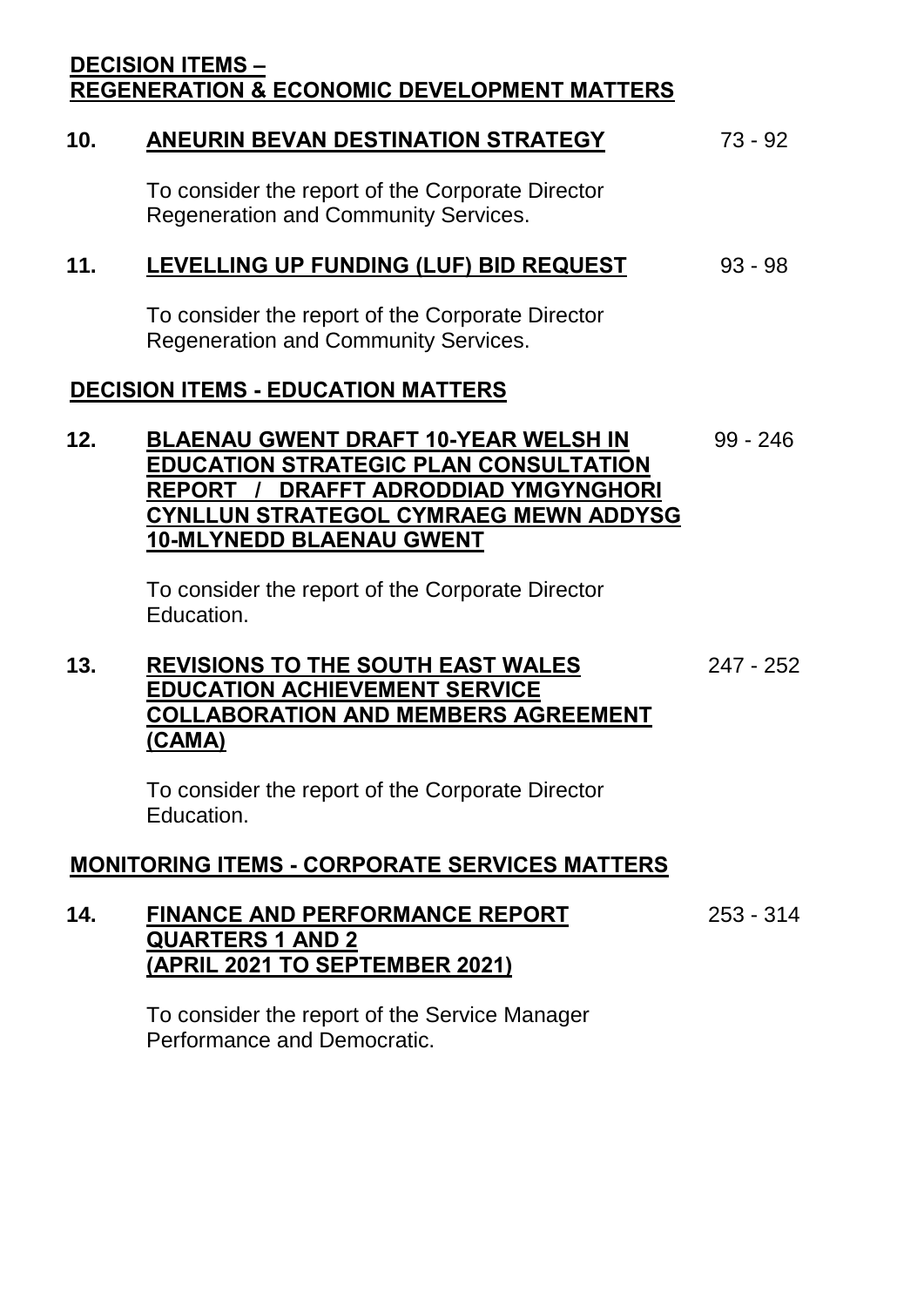### **MONITORING ITEMS – REGENERATION AND ECONOMIC DEVELOPMENT MATTERS**

### **15. ASPIRE SHARED APPRENTICESHIP PROGRAMME** 315 - 322

To consider the report of the Corporate Director Regeneration and Community Services.

### **MONITORING ITEMS – EDUCATION MATTERS**

### **16. 21ST CENTURY SCHOOLS BAND B PROGRESS** 323 - 358

To consider the report of the Corporate Director Education.

#### **17. EDUCATION DIRECTORATE – RECOVERY AND RENEWAL PLAN** 359 - 392

To consider the report of the Corporate Director Education.

#### **18. CORPORATE DIRECTOR OF EDUCATION SERVICES SPRING AND SUMMER TERMS REPORT 2021** 393 - 426

To consider the report of the Corporate Director Education.

#### **19. BLAENAU GWENT EDUCATION/SCHOOLS ICT STRATEGY AND PROJECT UPDATE** 427 - 436

To consider the report of Corporate Director Education.

## **MONITORING ITEMS - SOCIAL SERVICES MATTERS**

#### **20. ANNUAL REPORT OF THE DIRECTOR OF SOCIAL SERVICES 2021/2022 (QUARTERS 1 AND 2).** 437 - 472

To consider the report of the Corporate Director Social Services.